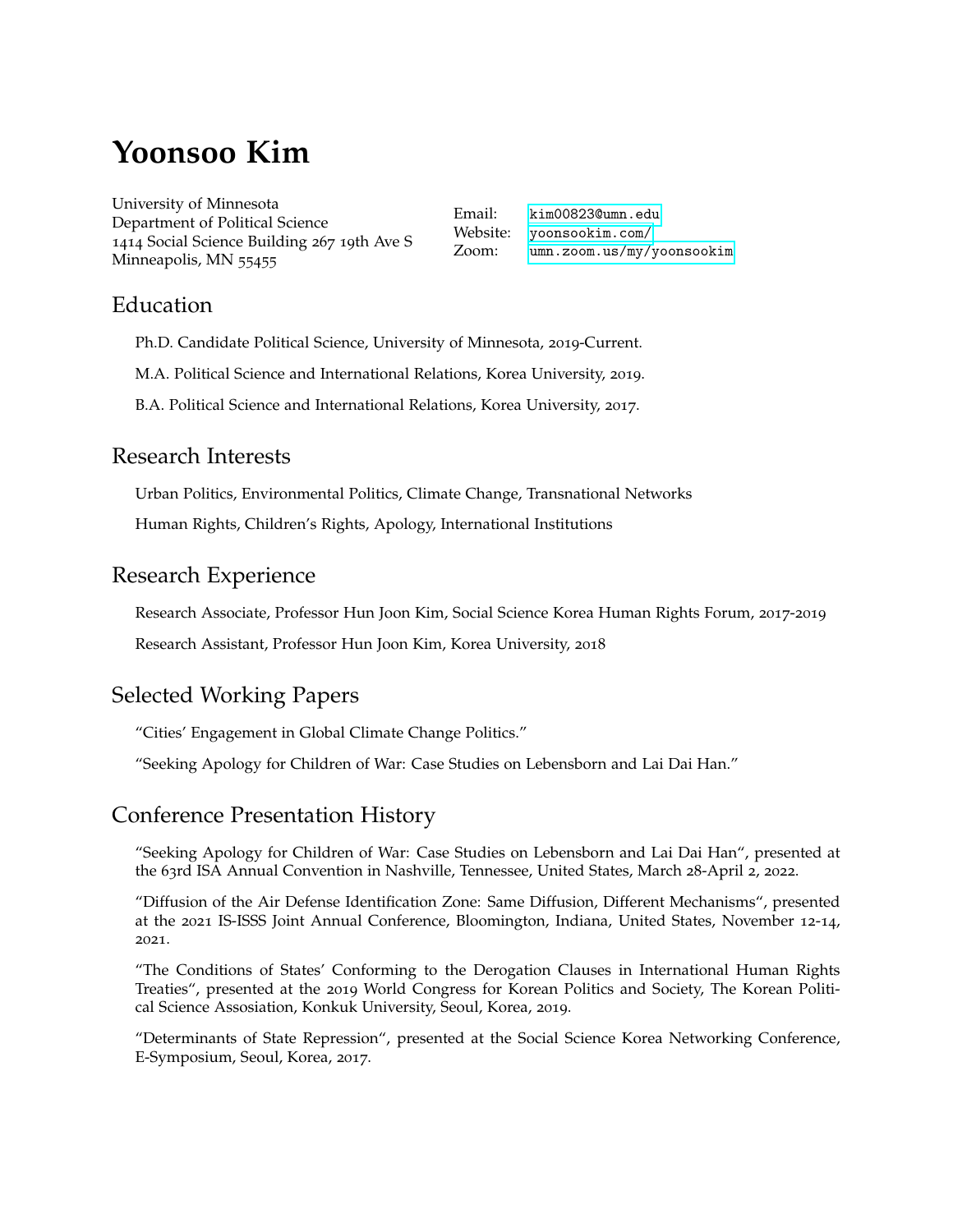### Teaching Experience

#### **Teaching Assistant**

POL 3835 International Relations, Professor Cosette Creamer, Spring 2021, Spring 2022

POL 3235 Democracy and Citizenship, Professor Anuja Bose, Fall 2021

POL 1025 Global Politics, Professor Tanisha Fazal, Fall 2020

#### **Professional Development**

Invited Lecture on "The Political Economy of Climate", in POL 3835 International Relations, University of Minnesota, April 26th, 2022.

Practicum in University Teaching for Nonnative English Speakers, Fall 2021

Recognition of Completion of the Teaching Assistant and Postdoc Professional Development Program (TAPD), Granted by Center for Educational Innovation, University of Minnesota, Fall 2021

Certificate of Dedication to Student Learning, Granted by Center for Educational Innovation, University of Minnesota, Fall 2020

### Grants, Honors, and Awards

Graduate Research Partnership Program Fellowship (GRPP), \$4,000, Granted by University of Minnesota, Summer 2022

Claggett Graduate Research Fellowship, \$3,000, Granted by University of Minnesota, Summer 2022

Travel Grants for Conference Presentation, \$400, Granted by University of Minnesota, 2022

Travel Grants for Conference Presentation, \$400, Granted by University of Minnesota, 2021

College of Liberal Arts Graduate Fellowship (CLAGF), Granted by University of Minnesota, 2019

Research Assistant Scholarships, Granted by Korea University, 2018

General Scholarships, Granted by Korea University, 2nd semester, 2017

Outstanding New Student Scholarship, Granted by Korea University, 1st semester, 2017

Research Assistant Fellowship, Granted by Social Science Korea Human Rights Forum, 2017-2019

Honors Scholarships, Granted by Korea University, 2013

### Language and Software Proficiencies

Korean (native), English (advanced)

R, LATEX